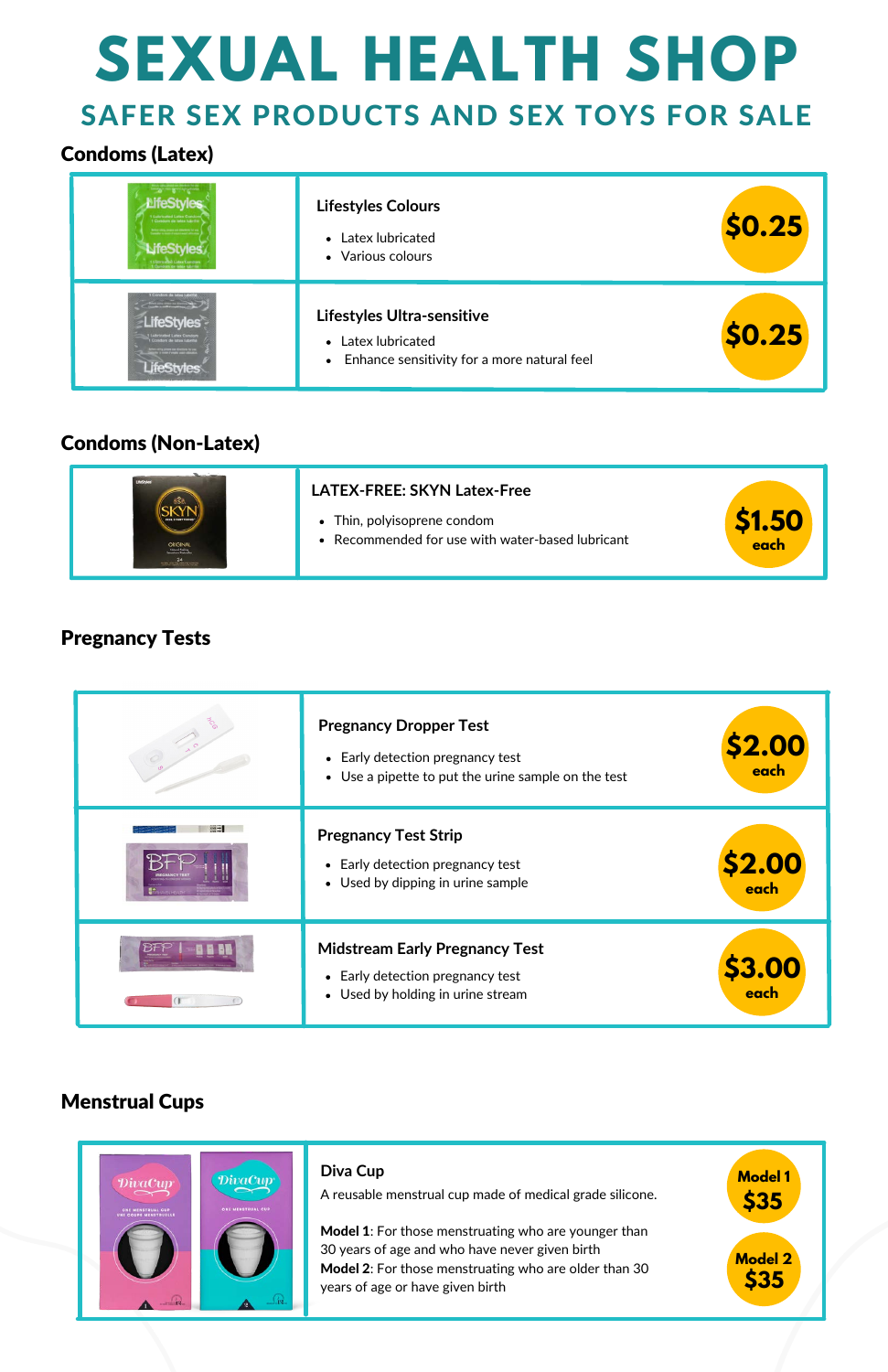## **SEXUAL HEALTH SHOP** SAFER SEX PRODUCTS AND SEX TOYS FOR SALE

#### Plastic Vibrators

| <b>Screaming O Colour Pop Bullet</b><br>• Waterproof vibrator with 3 speeds<br>• For external use<br>• $2.5"$ L x .98" W<br>• 3 speeds - Pink/ Yellow/ Orange/ Green colours<br>Batteries included     | \$10        |
|--------------------------------------------------------------------------------------------------------------------------------------------------------------------------------------------------------|-------------|
| <b>Gaia Multispeed Eco Vibrator</b><br>• Splash proof multispeed vibrator<br>• For both internal or external use<br>$\bullet$ 7" L x 1" W<br>Biodegradable & recyclable<br>• AA batteries not included | <b>\$12</b> |
| <b>Vive Pop Vibe</b><br>• Waterproof vibrator with 10 speeds<br>• For external use<br>$\bullet$ 3.3" L x .95" W<br>• AAA batteries not included                                                        | \$15        |
| Gaia Eco Rechargeable Bullet<br>• Splashproof vibrator with 10 speeds<br>• Plant-based bioplastic<br>• For external use<br>$\bullet$ 3.4" L x .6" W<br>• USB Rechargeable                              | <b>S16</b>  |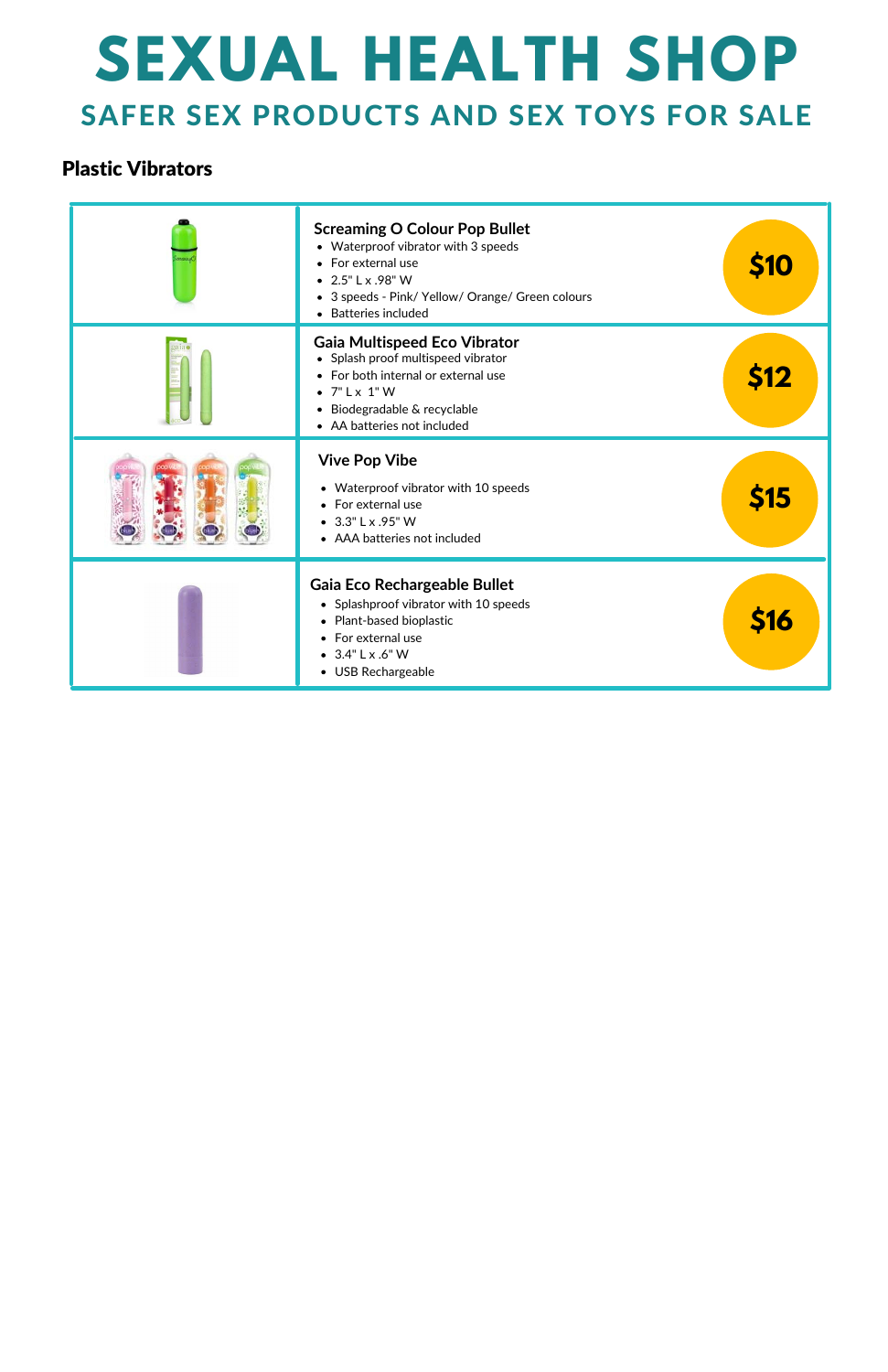## **SEXUAL HEALTH SHOP** SAFER SEX PRODUCTS AND SEX TOYS FOR SALE

#### Silicone Vibrators

| SCYELLAIR<br>Several | <b>Soft-Touch Bullet</b><br>• Small vibrator with rhythm for stimulation<br>• For external use<br>• $2.5"$ L x .98" W<br>• Made with silicone and plastic<br>• Batteries included                 | <b>S10</b>  |
|----------------------|---------------------------------------------------------------------------------------------------------------------------------------------------------------------------------------------------|-------------|
|                      | <b>Ruse Teal Vibrator</b><br>• Waterproof vibrator with 10 vibrating functions<br>• For external and internal use<br>$\bullet$ 5.43" L X 1.1" W<br>• USB Rechargeable                             | 525         |
|                      | <b>G-Spot Dildo Vibrator</b><br>• Powerful, waterproof vibrator with 10 rhythms<br>• For external and internal use<br>• $7.7$ " L x 1.4" W<br>• USB Rechargeable                                  | <b>\$35</b> |
|                      | <b>Ako Outie Picobong</b><br>• Powerful, small, and waterproof vibrator with 12 rhythms<br>• For external use<br>$\bullet$ 5" L x 1" W<br>• AAA batteries not included                            |             |
|                      | <b>Buzz 1 Tantus</b><br>• Dildo with smooth body and head<br>• Suitable for harness play and internal use<br>• Various speeds and strengths<br>$6.5"$ L x 1.5" W<br>• Coin batteries not included | <b>Ş45</b>  |

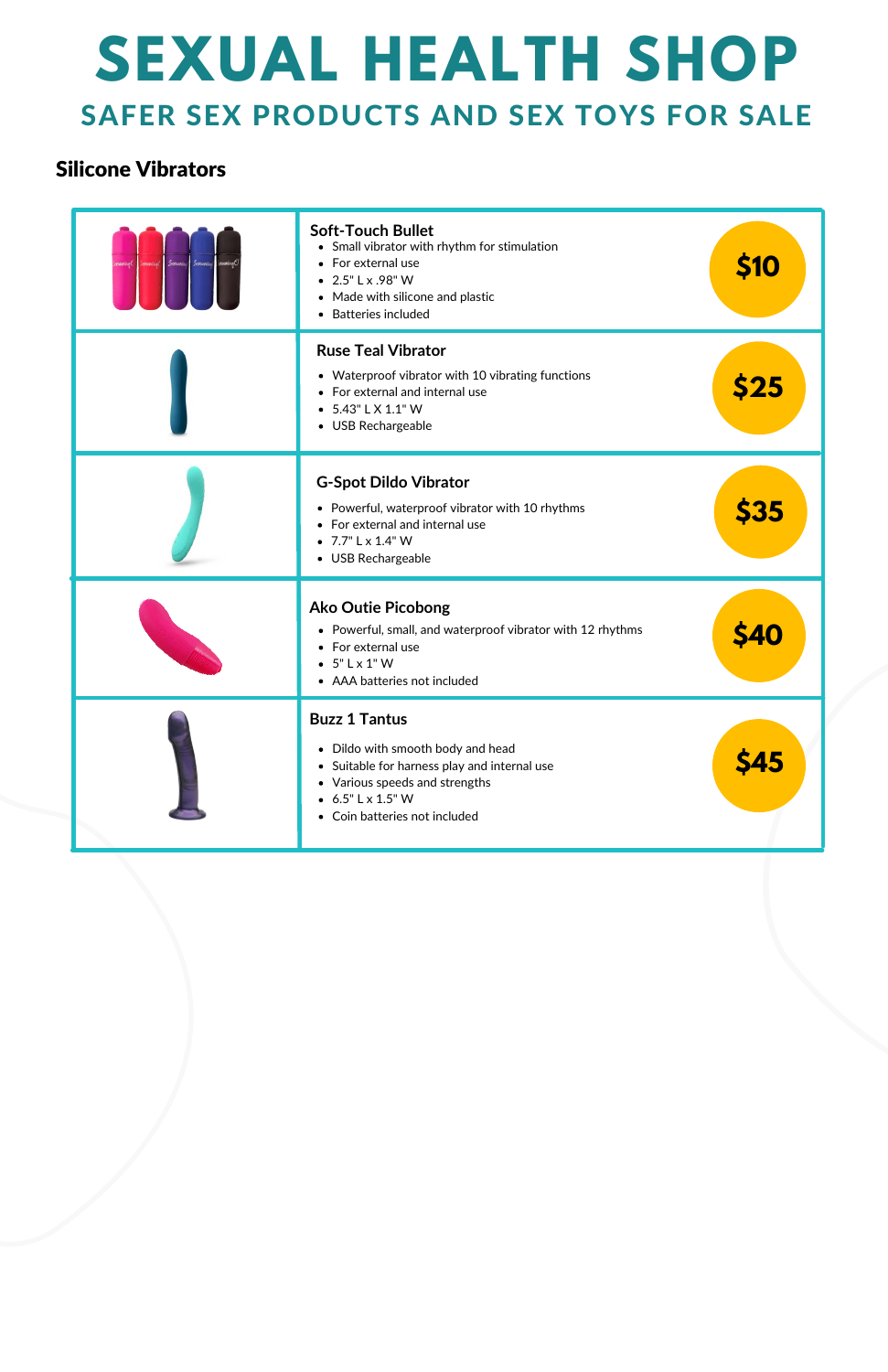## **SEXUAL HEALTH SHOP** SAFER SEX PRODUCTS AND SEX TOYS FOR SALE

#### C-Rings

| FCG<br>ENG A | <b>Tenga Eggs</b><br>• Made with antibacterial elastomer<br>$\bullet$ 1.96" L x 1.77" W<br>• Each egg has a different internal structure             |     |
|--------------|------------------------------------------------------------------------------------------------------------------------------------------------------|-----|
|              | Tenga 3D Spiral/ Zen/ Pile/ Polygon<br>• Made with antibacterial elastomer<br>$\bullet$ 5" L x 2" W<br>• Various ridges to provide gentle sensations | S35 |

#### Masturbation Sleeves

| Firefly Halo - Glow in the Dark C-Ring<br>• For prolonging an erection<br>• $2.1$ " L x $2.1$ " W<br>• Stretchy and soft<br>Blue/ Purple/ Clear colour options<br>$\bullet$<br>• Made of silicone   | \$5  |
|-----------------------------------------------------------------------------------------------------------------------------------------------------------------------------------------------------|------|
| <b>Tantus Soft Silicone C-Ring</b><br>• For prolonging an erection<br>• $2.1$ " L x $2.1$ " W<br>• Stretchy and soft<br>• $2.5$ " L $\times$ 1.7" W<br>• Made of silicone                           | \$10 |
| <b>Black Knight Vibrating C-Ring</b><br>• Vibrating c-ring designed for clitoral stimulation and<br>prolonged erection<br>• $2.1$ " L $\times$ 1.7" W<br>• Made of silicone<br>• Batteries included | \$15 |
| <b>Teal Tickler Vibrating C-Ring</b><br>• Vibrating c-ring designed for clitoral stimulation and<br>prolonged erection<br>$2.1"$ L x 1.7" W<br>• Made of silicone                                   | <15  |



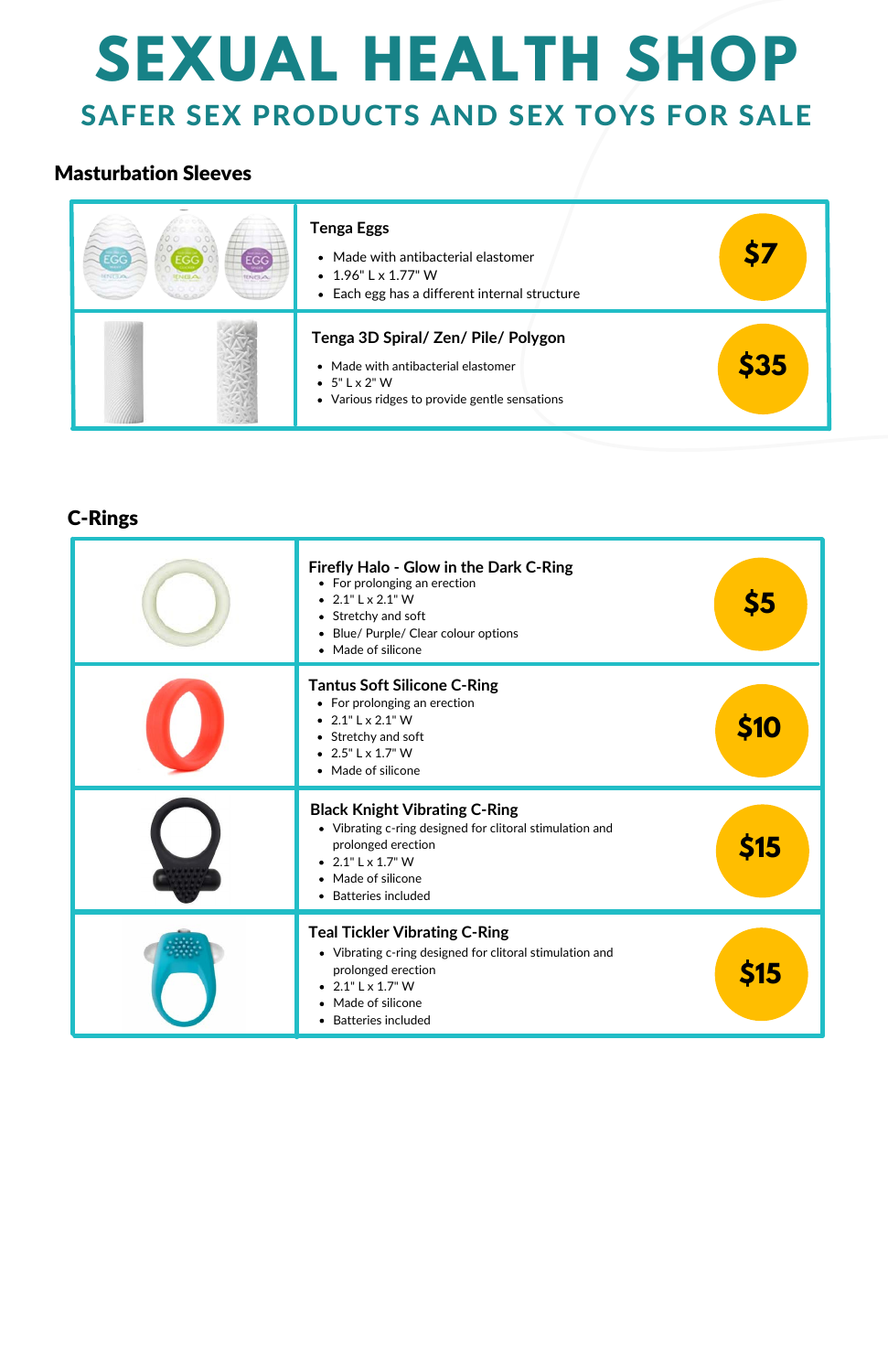# **SEXUAL HEALTH SHOP**

### SAFER SEX PRODUCTS AND SEX TOYS FOR SALE

#### Anal Toys

| Adam & Eve Adam's Triple Prostate Probe<br>• Ergonomic ring handle for full control<br>• Non-vibrating<br>$\bullet$ 5.5" L x 1.12" W<br>• Made of silicone | \$10                |
|------------------------------------------------------------------------------------------------------------------------------------------------------------|---------------------|
| Firefly Contour Plug - Small & Medium Size<br>• Glow in the Dark<br>• Non-vibrating<br>• $S - 5.2$ " L x 1.2" W/ M - 6.7" L x 1.2" W<br>• Made of silicone | $S-$ \$10<br>M-\$12 |
| The Li'l End Plug<br>• Non-vibrating<br>• Graduated design<br>$-4.5"$ L x 1" W<br>• Made of silicone                                                       | \$15                |
| Firefly Ace 1 & 2 Plug<br>• Glow in the Dark<br>• Non-vibrating<br>Made of silicone                                                                        | <b>\$15</b>         |
| <b>Platinum Big End Plug</b><br>• Non-vibrating<br>Graduated design<br>$\bullet$<br>• Made of silicone                                                     | \$25                |